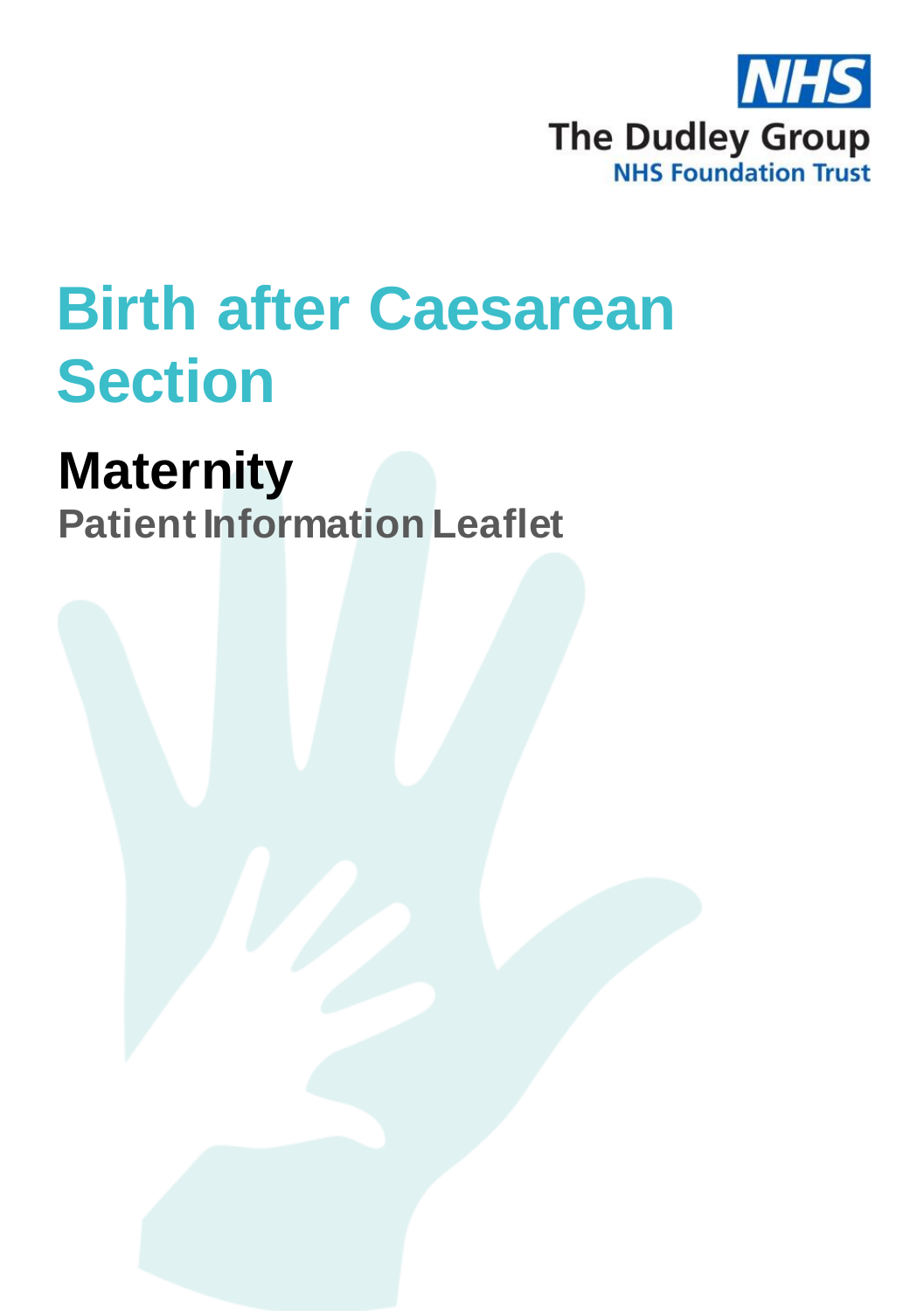#### **What are my choices for birth?**

If you are pregnant and you have previously had a caesarean section, you have the choice whether to opt for an elective (planned) caesarean, or you may prefer to aim for a vaginal birth after caesarean section (VBAC).

Each of these birth methods have different benefits and risks. This leaflet aims to provide you with some information that may help you reach the right decision for you and your family.

# **How likely is it that I can have a vaginal birth after caesarean section (VBAC)?**

- Approximately 72 to 75 per cent of women who have previously had a caesarean section will have a vaginal birth.
- The chances of having a vaginal birth are influenced by the reason for any previous caesarean births e.g. if the previous caesarean was performed for a breech baby, and this baby is not breech, you are more likely to achieve a vaginal birth.
- If you have had a previous vaginal birth as well as a caesarean section, the chance of a successful VBAC is 85 to 90 per cent.
- You are more likely to have a successful vaginal birth if your body mass index (BMI) is below 30 at the start of your pregnancy.
- If you are considering a vaginal birth and you have had more than one caesarean section, you should have a detailed discussion with a senior obstetrician about the potential risks, benefits and success rate in your individual situation.
- You are more likely to have a successful vaginal birth if you start labour naturally.

2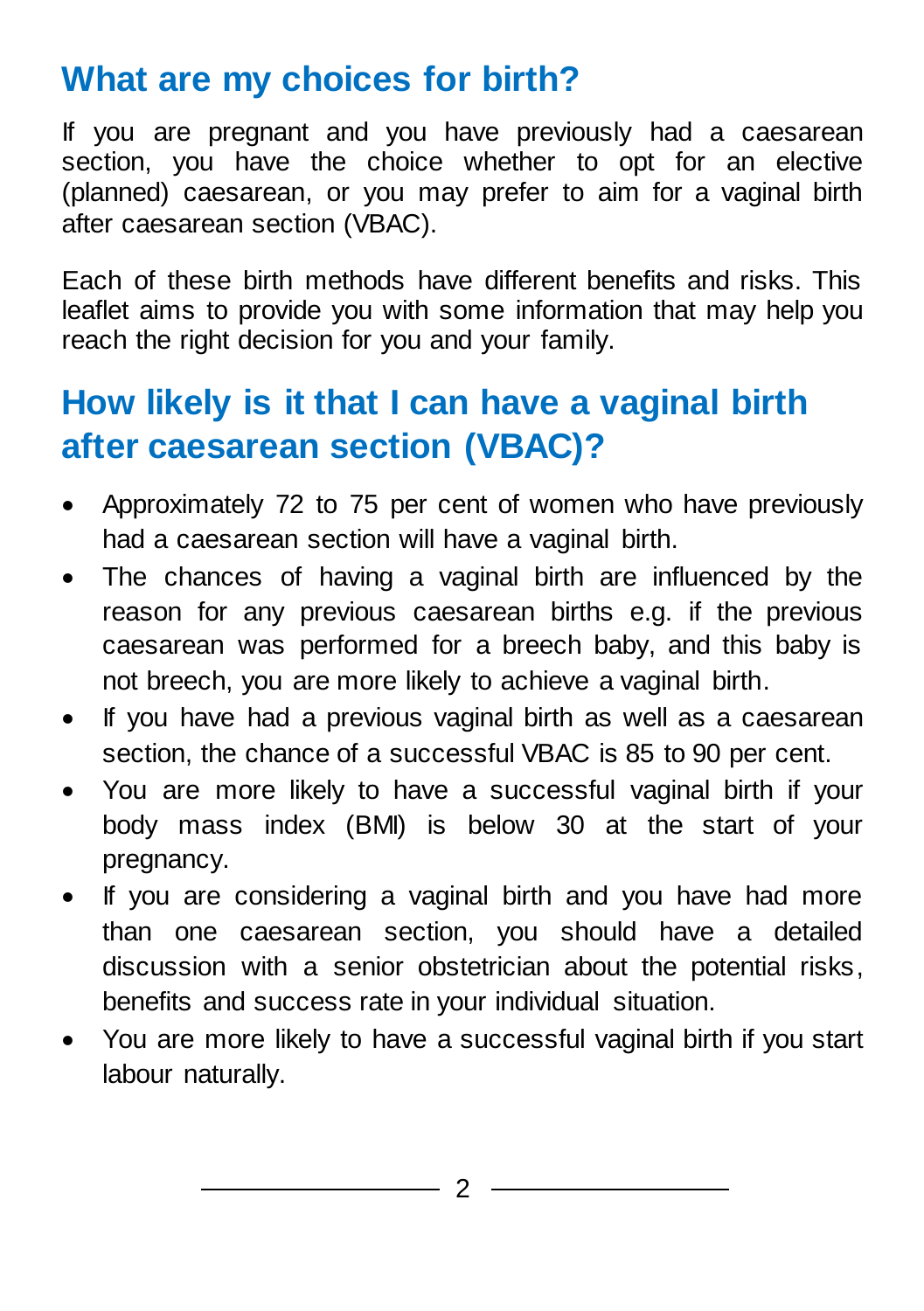# **What are the complications and risks of a caesarean section?**

- Wound infections that can take several weeks to heal.
- A higher risk of blood clots in the legs (deep vein thrombosis) or lungs (pulmonary embolism).
- Excess bleeding which may mean you need a blood transfusion.
- Damage to the structures in your pelvis close to your womb, such as the bladder and bowel.
- A longer recovery period and extra help may be needed at home.
- A higher chance that the placenta will attach to the uterus abnormally in subsequent pregnancies.
- Your baby's skin may be cut at the time of the caesarean section. This happens in two out of every 100 caesarean births, but usually heals without any further harm.
- Between four and five in 100 babies born by planned caesarean section at or after 39 weeks have breathing problems compared with two to three in 100 following VBAC.
- All serious risks increase with every caesarean section you have, so if you plan on having a large family, a caesarean section may not be the best option.

#### **What are the advantages of birth by caesarean section?**

- There is a smaller risk of scar rupture (one in 1000).
- It avoids the risks associated with labour.
- You will know the date of a planned birth. However, one in 10 women go into labour before this date.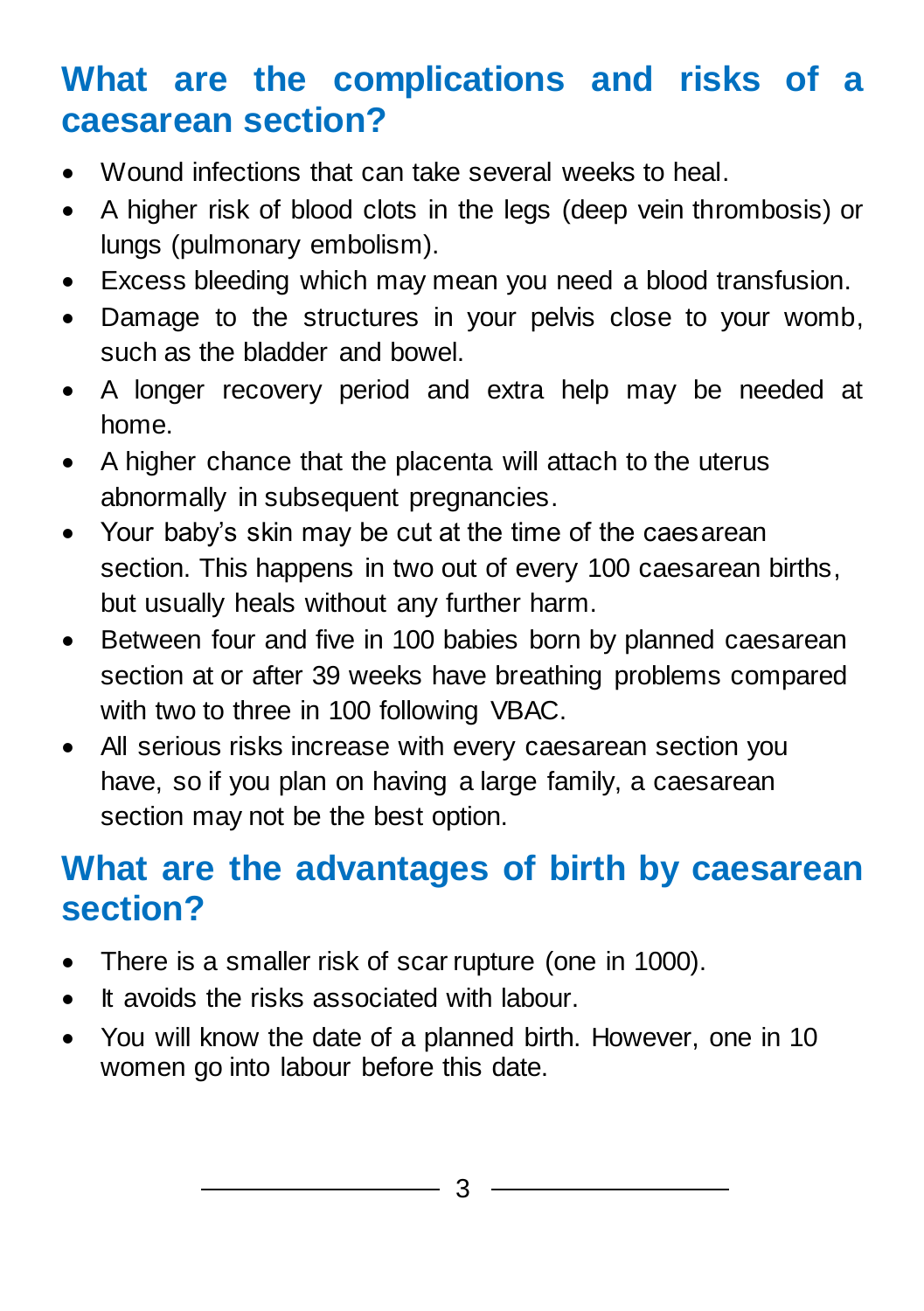# **What happens if I have an elective caesarean planned but I go into labour?**

It is likely that an emergency caesarean will be performed, but if labour is very advanced, it may be safer for you and your baby to have a vaginal birth.

### **What are the risks associated with a VBAC?**

Successful VBAC has the fewest complications and is considered the safer option for women, however, there are some risks associated with a VBAC to consider:

- Although it is a rare complication, the risk of the uterus rupturing (tearing) is increased during a vaginal labour. The risks are as follows:
	- o For a vaginal delivery following a previous caesarean section, the risk is one in 200.
	- o For a vaginal delivery when there has been no previous caesarean, the risk is one in 10,000.
- You may need to have an emergency caesarean section during labour, which carries more risks than an elective caesarean.
- A serious risk to your baby, such as brain injury and stillbirth is higher than for a planned caesarean section, but the same as if you were labouring for the first time.

#### **How can I minimise these risks?**

It is recommended that you have your baby in hospital where facilities are available for a caesarean section to be performed if necessary. It will also be recommended that your baby's heart rate is monitored continuously during labour, to check your baby's wellbeing. You will be encouraged by your midwife to remain upright and mobile while safely monitoring your baby.

4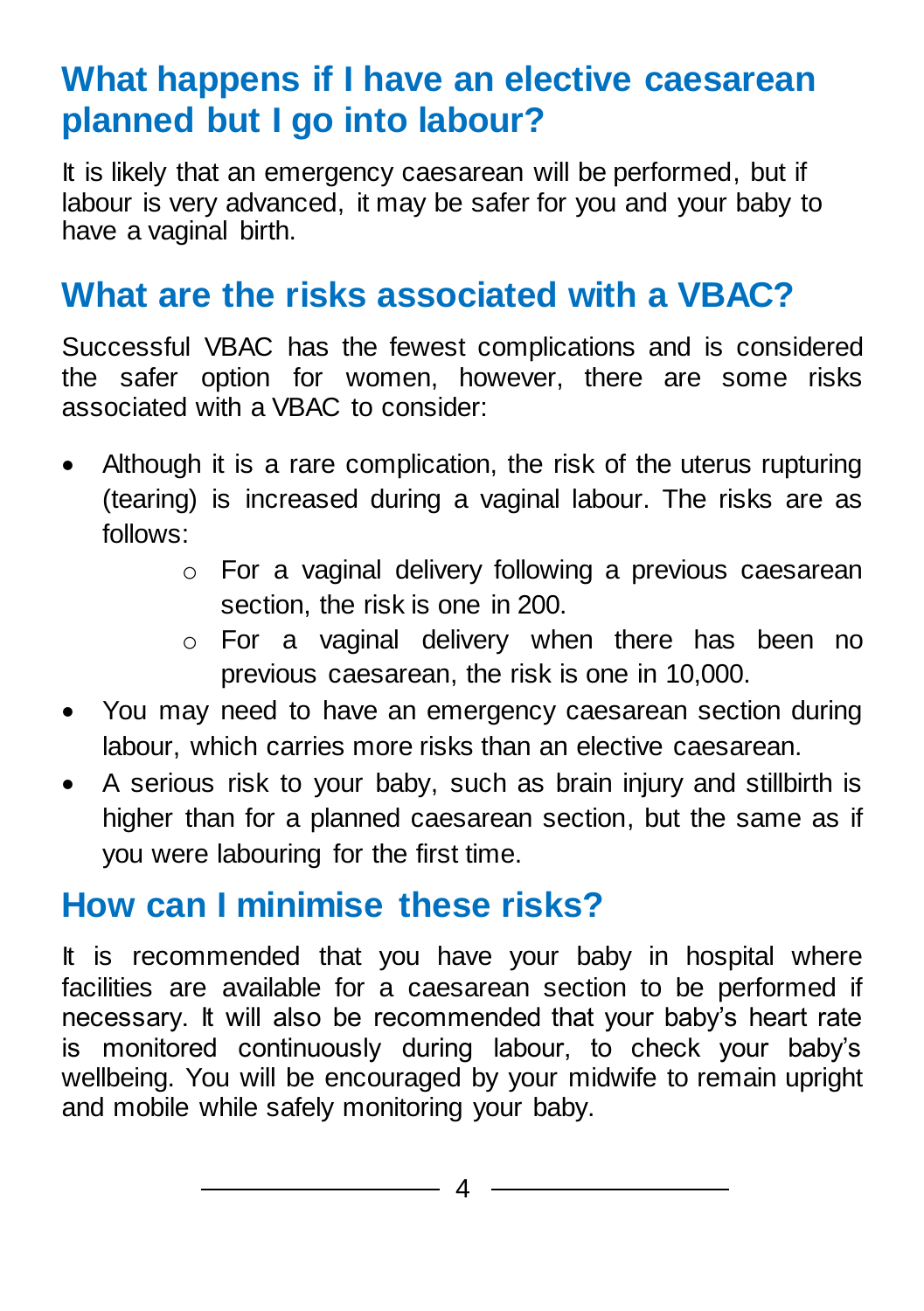If there are concerns about the wellbeing of your baby, or progress during labour, the team caring for you will discuss and implement the most appropriate plan to ensure a safe birth. These may include an instrumental birth (assisted vaginal birth using forceps or ventouse) or a caesarean section.

# **What are the advantages of VBAC?**

- You will avoid the risks of an operation.
- Your baby will have less chance of breathing difficulties.
- Your recovery is likely to be quicker, and you should be able to drive sooner.
- You are more likely to be able to have skin to skin contact with your baby immediately after birth and to be able to breastfeed successfully.
- You will have a greater chance of a vaginal birth in subsequent pregnancies.

# **What happens if I opt for a VBAC but do not go into labour?**

When you are approaching your due date, your midwife or doctor will offer you a membrane sweep, a vaginal examination which can encourage your body to go into labour naturally.

If labour does not start naturally by 41 weeks gestation, you will be invited to discuss your birth options again.

These may include:

- Continuing to wait for labour to start naturally.
- Induction of labour. This can increase the risk of scar rupture and lowers the chance of successful VBAC.
- Elective caesarean section.

 $-$  5 –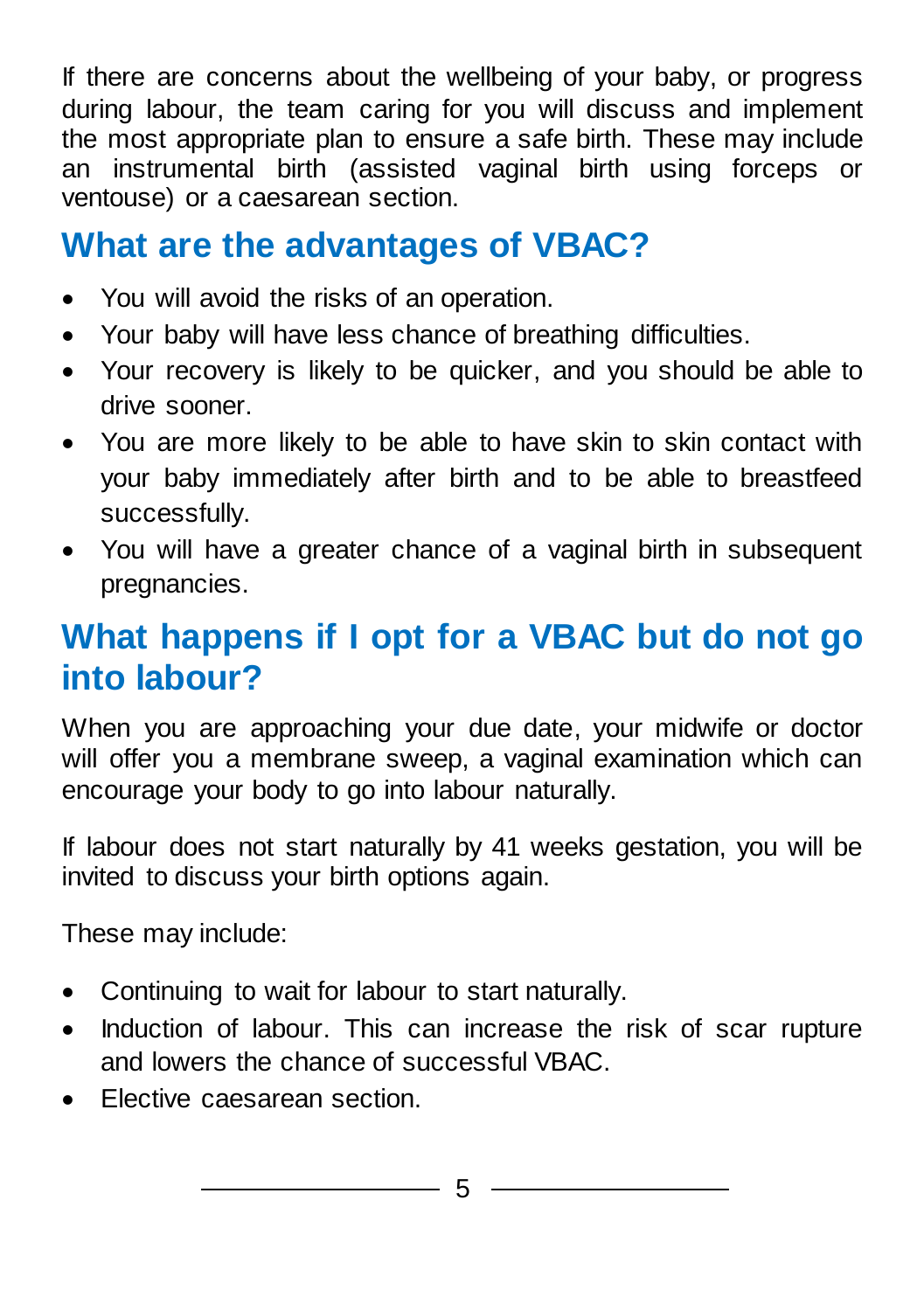# **What happens if I have problems during my pregnancy?**

There are times when a repeat caesarean is recommended before labour begins. This is likely to happen if:

- You develop medical problems in pregnancy that makes a caesarean section a safer option.
- Your baby is breech (in a position where it will come out bottom first).
- You have placenta praevia (a condition where the placenta is too close to the cervix). The safest way to deliver a baby in this situation is by caesarean section.

#### **Birth after caesarean clinic**

You will be invited to a birth after caesarean clinic to discuss your options and preferences in more detail with a senior midwife.

You will have the opportunity to discuss your previous labour/birth events to ensure you are able to make the right choice for you and your family. You are encouraged to attend this appointment even if you feel you have made your final decision, as you will be given lots of information on each type of birth and have plenty of time to ask any questions that you may have.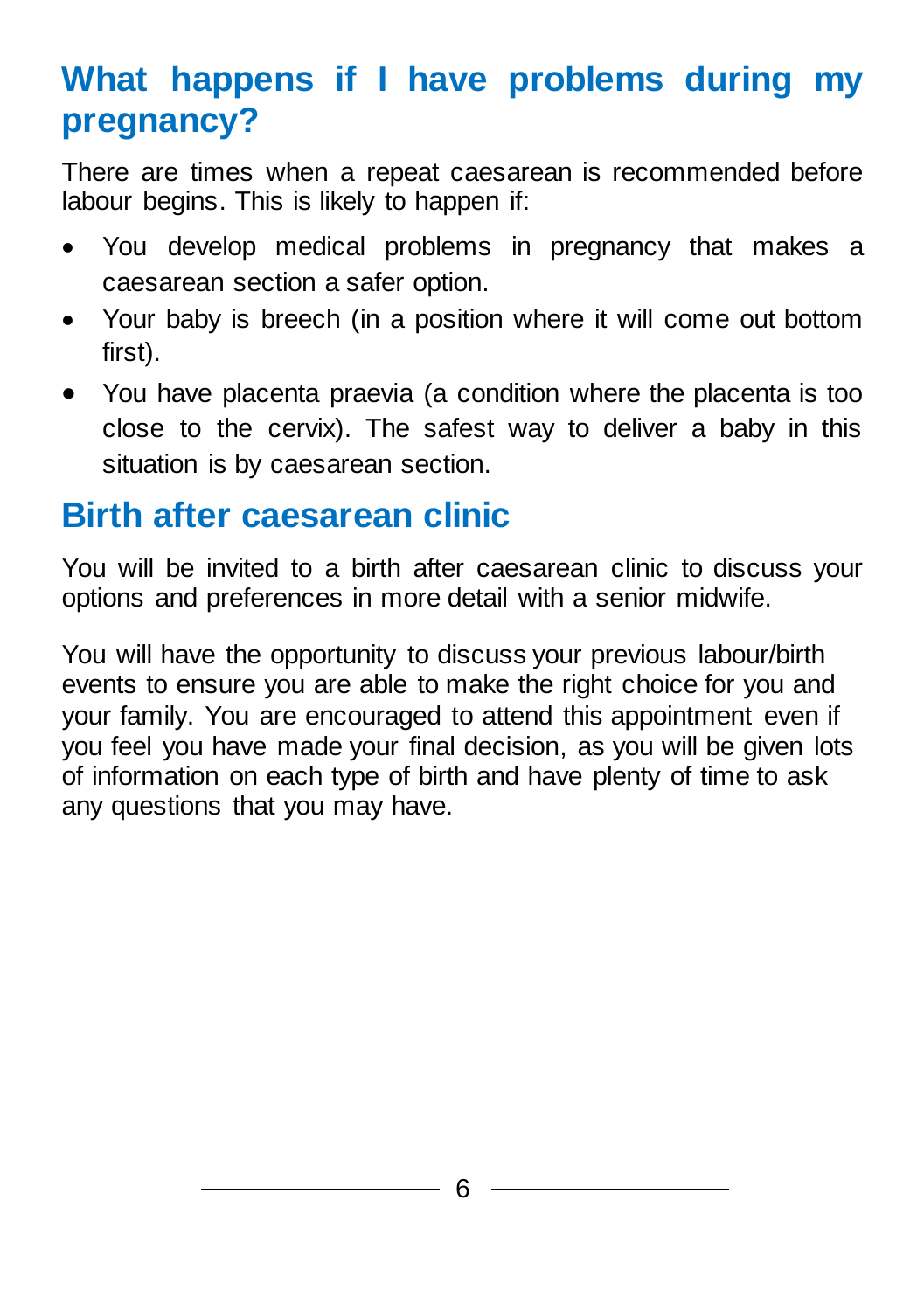#### **References**

Midwives Information and Resource Service (2005) *Informed choice for women (17) caesarean section and subsequent births*. Bristol: MIDIRS. (Have to pay to access this).

National Institute for Health and Care Excellence (2004) *Caesarean Section. Clinical Guideline 13.* London: NICE.

National Institute for Health and Care Excellence (2011) *Caesarean section. Understanding NICE guidance – information for people who use NHS services. Information about NICE clinical guideline 132.* Manchester: NICE.

Royal College of Obstetricians and Gynaecologists (2015) *Greentop Guideline No.45: Birth after Previous Caesarean Birth* [online]. Available at: < https://www.rcog.org.uk/en/guidelines-researchservices/guidelines/gtg45/>

If you have any questions, or if there is anything you do not understand about this leaflet, please contact:

Your community midwife on 01384 456111 ext. 3358

or speak to your midwife or doctor at one of your antenatal appointments.

Russells Hall Hospital switchboard number: 01384 456111

**This leaflet can be downloaded or printed from:**

http://dgft.nhs.uk/services-and-wards/maternity/maternityinformation-leaflets/

If you have any feedback on this patient information leaflet, please email dgft.patient.information@nhs.net